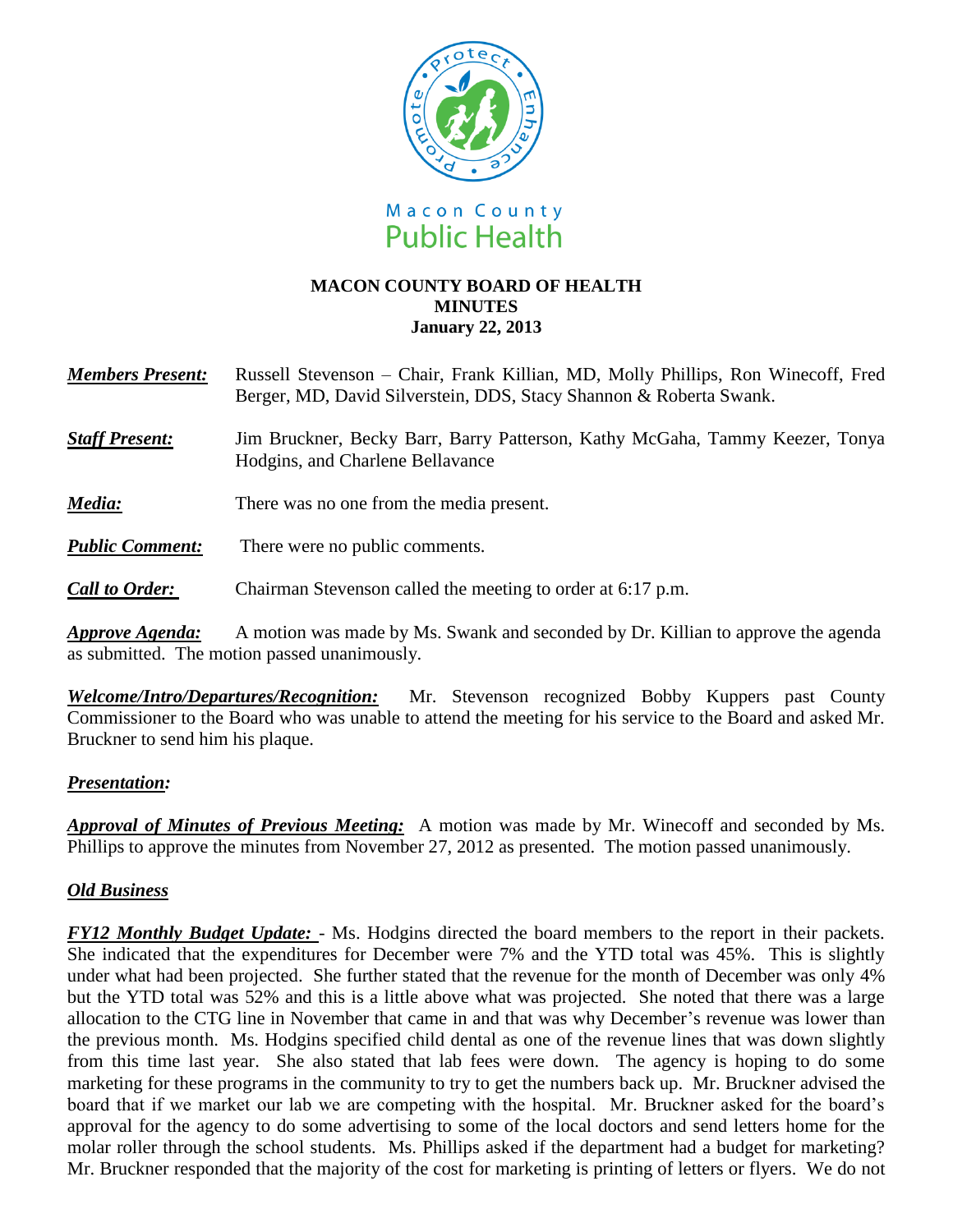have a marketing budget for adult dental of lab, but that most of the marketing that would be done would be by visiting the doctor's offices and a very small cost for handing out flyers. Mr. Bruckner also informed the Board that competition for revenue based services is going to continue to be a challenge for the agency. A motion was made to allow the agency to market their services to the public through the Doctor's offices and by flyers to the parents of school age children by Dr. Berger and seconded by Ms. Phillips. The motion passed unanimously.

*Well Program Update*: Mr. Patterson gave a brief history regarding the well program for the new board members. He stated that under state and Federal laws it is the owner's responsibility for both the water quality and construction of their private well. The Environmental Health Section (EHS) permitted over 500 wells since July 2008 and there are over 100 in process currently. Of the 500 wells we received water test results for, there are 55 wells that tested positive for lead. The State staff are recommending that at the locations where these wells are testing high the occupants stop drinking the water and re-sample to get additional information on what to do to correct the problem. Estimates are that ten to fifteen thousand wells have been installed in Macon County. Barry has directed his staff to look further into the situation and note any other locations that may be affected. Findings so far indicate there was no particular well driller who was responsible. The wells were installed all over the county and many different drillers were used to install them. The EHS began to look at the pipe the drillers were using as the potential source of the lead contamination. One of the owners volunteered to have his well pipe removed and tested for the purposes of this investigation. The EHS has been in touch with state epidemiologists for direction and they have begun an official investigation on the subject. It is believed that this is not just a Macon County issue. They are now retesting the 55 wells with 'first flush' sampling techniques. The re-testing order was established to protect public exposure by starting with the highest lead results and those structures housing pregnant women and children. They are taking six samples of each well, 3 at the tap and 3 at the well at 1 minute, 5 minutes and 15 minutes simultaneously. It is thought that as the water is flushed through the pipes the lead should become less. EHS has notified all of the property owners of these 55 wells. They have currently resampled 32 of the 55 wells with the new testing method. Of the 32 samples we only have six results back from the state lab. The state lab is in the process of moving. Of the six results we have, five have continued to show higher than acceptable lead levels. Some of the homes have a particulate filter that seems to be filtering the lead out. They are looking at water chemistry to see why this is happening. It is unusual that this type of filter would screen the lead. They continue to talk with the well drillers regarding the pipe and well components that are being used. All of the well drillers have agreed to discontinue using foreign pipe until this issue has been resolved. The focus currently is to determine what the public exposure is and how many of the wells contain the lead pipe. Possible natural causes and additional drilling/ construction practices are also being investigated. Of the pipe that was taken out of the one owners well there were four types of markings on the pipes from four different countries and the United States. EHS sent several samples of pipe to be tested for lead and results were extremely high. They will be collecting more samples and sending additional samples that have been removed from other wells that will be tested. Ms. Phillips asked if there were other county well programs that have had these same results. Mr. Bruckner noted that our county is one of the few that has a data base for collecting this type of data. Although all of the counties have well programs very few have a searchable data base and we are only one of 5 or 6 with a GIS database. This is the primary reason why our EHS discovered the discrepancies in the lead levels. The state EH Section Chief Layton Long has asked other counties to look through their files for documentation that may reflect higher than normal lead levels in any of their well water sample testing. Mr. Winecoff asked how many wells had the foreign pipe been installed in since the 2000. Mr. Patterson said that a rough estimate would be between three and four thousand wells. Mr. Patterson said he was not comfortable giving a number of exactly how many wells could be affected. He indicated there were a few different reasons why the pipe might be used. The first is if a well is over 700 feet deep the metal pipe was used for its strength. Mr. Patterson indicated they are also seeing some that were not that deep but the owner wanted a large pump for more water pressure and therefore needed to use the heavier pipe to take the torque of the pump. All of the representatives are in agreement that we will need to inform and educate the public in a responsible manner. The driller's records indicate whether the pipe was galvanized or PVC. The information that was given to our EHS was that galvanized was not used in any of the 55 wells but when our EHD personnel tested the first five wells all five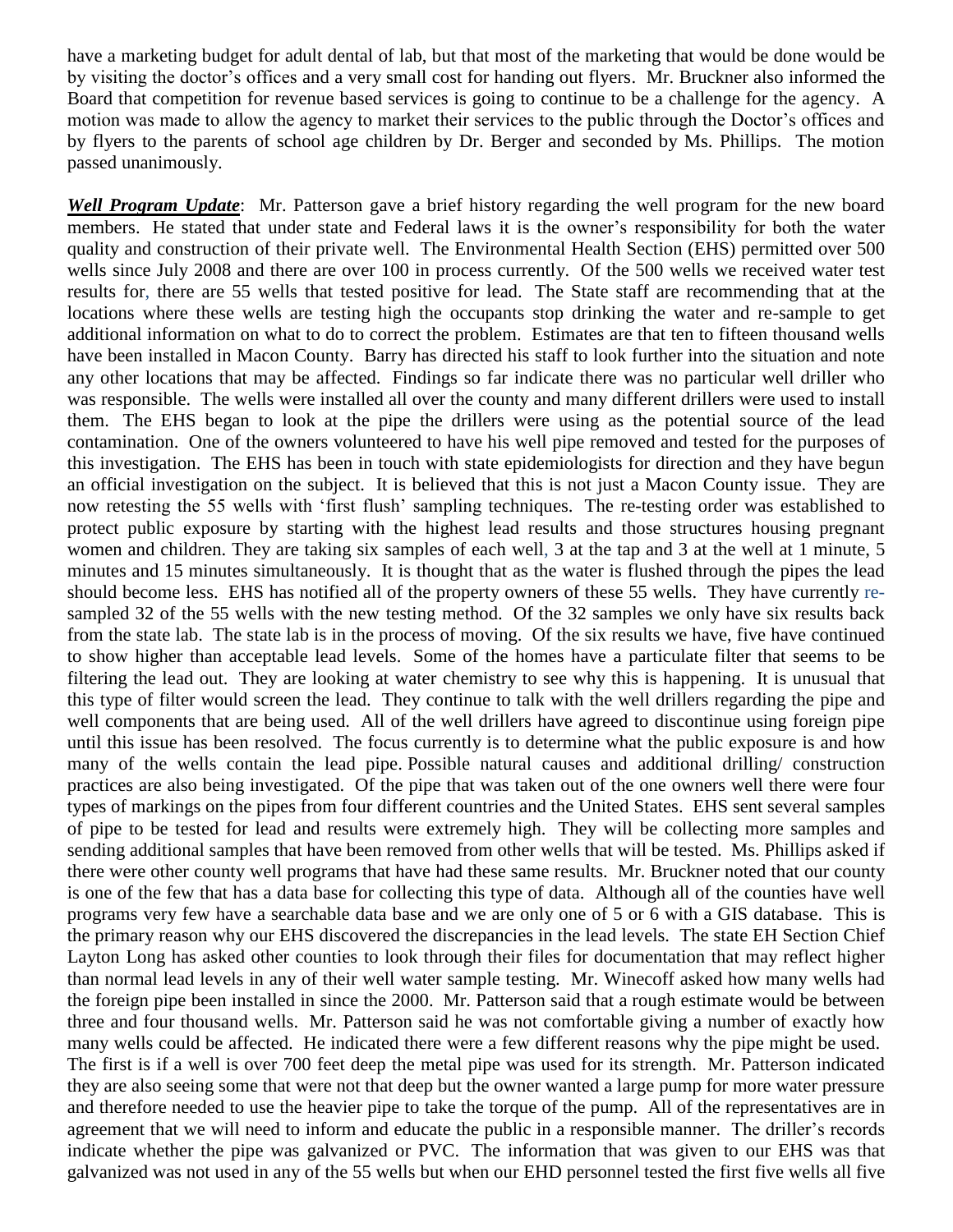were galvanized pipe. Haywood County has given permission for us to use their well camera. We have also been working with staff from the Office of Environmental Epidemiology and at the state lab. Mr. Bruckner asked the board for approval to absorb the cost of the water tests for the individuals with these 55 wells. Mr. Bruckner noted that if it is discovered that the pipe is the cause of the higher than normal lead then it isn't just a Macon County issue. This is not something that can be positively identified at this time due to the lack of data. Mr. Bruckner will be in Raleigh this week and meeting with state personnel to discuss how to keep the potentially bad pipe out of the market. The state's and Health Department's primary concern is children under six and pregnant women in the homes that are showing high lead levels. Our department has been the driving force exposing the issue and collecting the data. Macon County drillers have been proactive in agreeing not to use the foreign pipe. The Federal test that is the standard for lead is called ANSI Standard 61 and is the leachate test that the pipe has to pass. If it fails then it will be a problem for more than just Macon County. A motion was made by Dr. Silverstein and seconded by Ms. Swank to allow the EHD to absorb the cost for the well water testing of the 55 wells. The motion passed unanimously.

*Strategic Plan Update*: Ms. McGaha reported that we have met with expanded leadership and will be reviewing the updated version of the strategic plan. We were successful in meeting some of the goals, communicating our services to stakeholders is an example of a goal met. We will be providing a finalized version to the leadership team within a few weeks.

*Flu Update:* Ms. Barr reported that we have had a severe and early flu season this year. These have been the highest levels recorded in the past decade. The number of cases came to a peak in February & March. The State flu surveillance website number show that we are now in a decline. The peak of flu cases ended on approximately December 29. The report showed that 9% of outpatient clinic visits for that week and ending January 12 had decreased to a percentage of 3.8 which was still above the baseline of 2.3%. The state is still recommending that people 6 months and above get a flu shot. Our agency had 2,050 vaccines, of which 200 were high dose. It has been suggested that we order more of the high dose next year. The effectiveness of the flu vaccine this year was approximately 62%. We have been promoting the high dose to the elderly because they don't experience as high a rate of effectiveness with the regular dose.

# *New Business*

*Accreditation*: Ms. McGaha reported that we have started the re-accreditation process and Ellen Shope will be here at the agency to review our documentation. We are required to have our proof documentation complete by June 19, 2013 and will be notified of our state site visit by the beginning of June. Mr. Bruckner told the board that last year the state funding for accreditation was stopped. Our agency decided to pay a \$2,500 fee to continue with the accreditation process. Mr. Bruckner told the board that we were asked if we wanted to go through the federal accreditation at the same time we are doing the state and we adamantly told them no due to the cost. Ms. McGaha mentioned that there is some sharing of tools between counties that are being used to help with the accreditation process.

*Budget FY 2014:* Ms. Keezer reported that we have begun the process of gathering information for the next budget year. So far this year the county has not asked for any mid-year documentation relative to the current budget year. Generally we are asked to present the next year's budget in mid to late April. Each of the Section Administrators has been given the task of getting their FY13 year-end projections and requested FY14 budgets turned in to Mr. Bruckner by the end of January. Mr. Winecoff asked if they had gotten any indication from the County as to what their economic health is. Ms. Keezer said we have not. She indicated that several staff have inquired as to whether or not there is going to be any adjustments to salaries based on last year's salary survey. She stated that we have been told that the County is still working on this process and no decision has been made at this time. Mr. Bruckner told the board that the majority of our staff approx. 77% have some form of college degree in their respective field. He noted that our salaries are below that of many other similar size counties for these positions and that we have lost employees to these counties in the last year or so. Until our county brings their salaries in line with the other counties this will continue to occur.